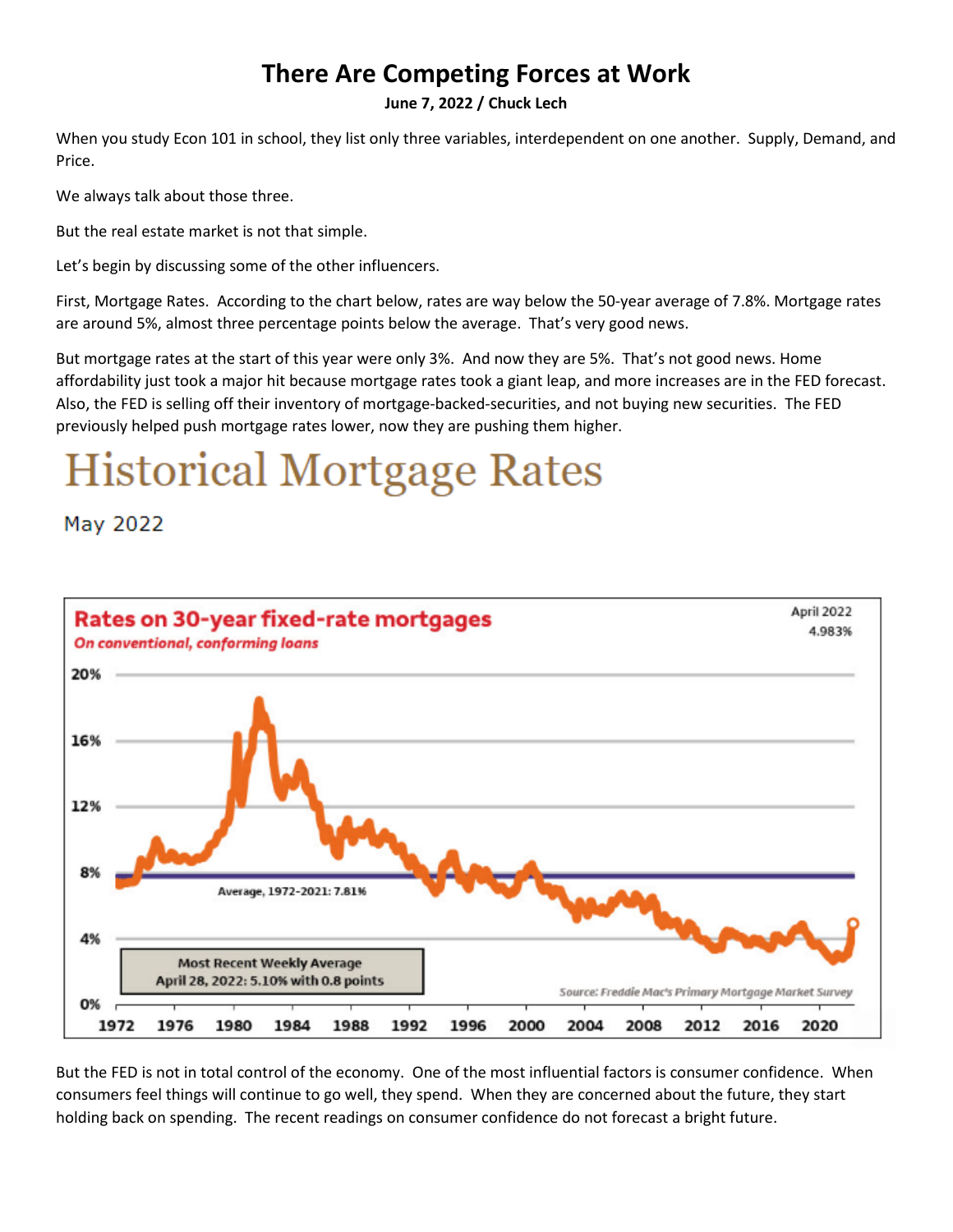

**Consumer Confidence Index®** 

\*Shaded areas represent periods of recession. Sources: The Conference Board: NBER © 2022 The Conference Board. All rights reserved.

These factors would lead us to assume that home prices will be falling. That would increase the inventory, and reduce demand. But we have to balance the fact that people need a place to live and California has not seen the number of homes built that are needed. This factor balances a price-based reduction in demand because we don't have enough houses. That pushes buyers to bid up the price of homes.

Let's include another group of factors. Why do people sell their homes? There are many reasons. Life happens, and the death of a homeowner brings their home to the market. Job transfers happen, and owners list their homes to buy another miles or states away. Divorce means a breakup of the two homeowners, and usually results in a sale. Younger couples want a home with more room for their growing families. Older couples don't need all the room they previously needed. Some want a new home because they want one, they can afford one, and they want to improve. And many more reasons, each one a personal reason.

Are these reasons to sell still occurring? Of course, but some not as often as previously. Homeowners wanting to move up really like the looks of their new home, but they don't like the looks of their new 5% mortgage as compared to their current 3% mortgage.

All of these factors point to a slowdown in price appreciation, an increase in inventory, and a lower number of sales. Add this influence to the strict rules of supply and demand, and these factors also act as moderators. Too few homes on the market have caused prices to grow strongly. Too many homes on the market could reduce prices. But we may not see too many homes on the market because homeowners will not list their home in order to buy another due to mortgage rates. Will higher mortgage rates cause sales to slow down? Yes. But too few homes are available because not enough homes were built. The chart below shows the annual increase in households (demand) versus the annual increase in housing units (supply). An overall lack of housing will cause demand to continue to be a strong force.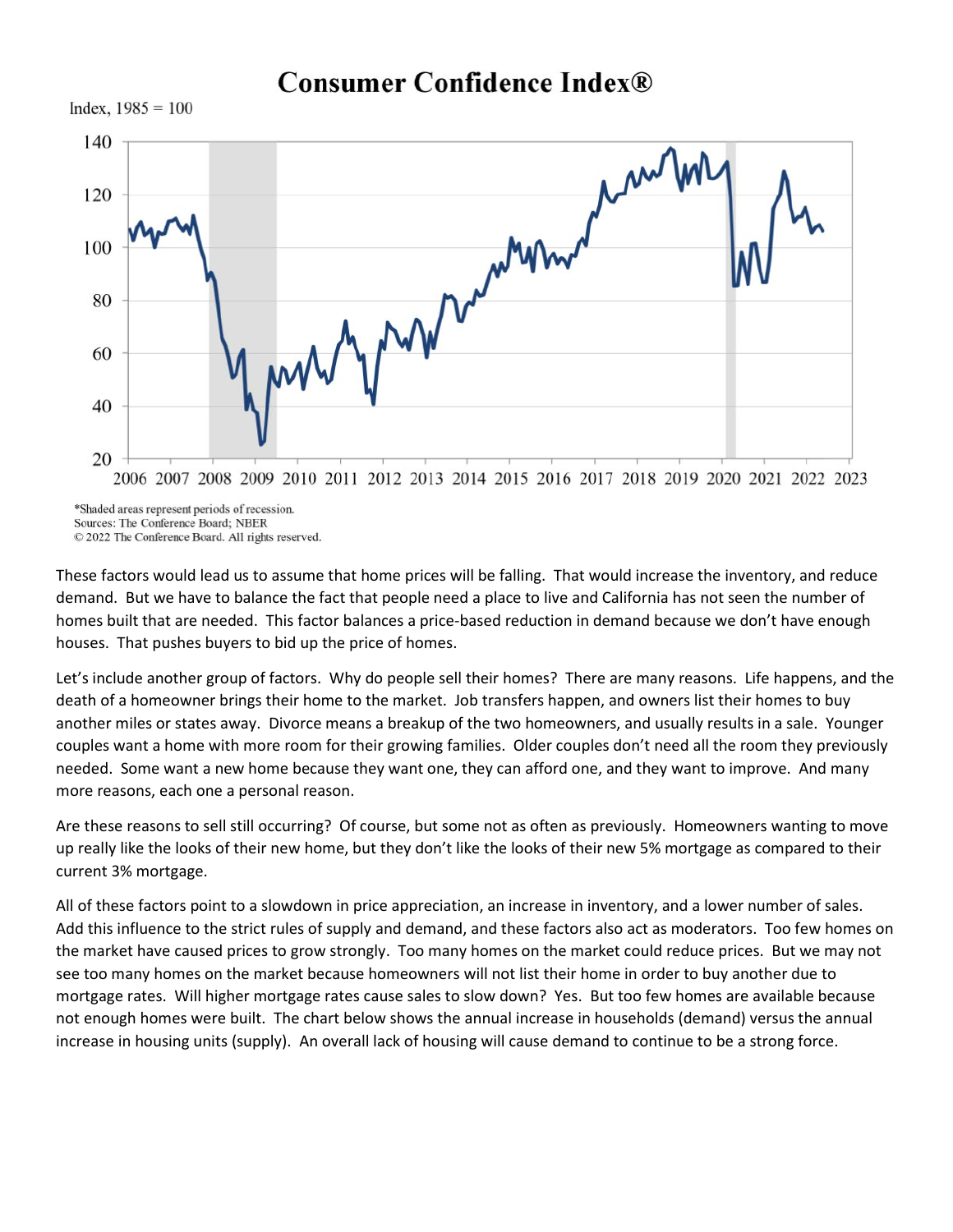

## Source: California Department of Finance

Have you noticed the market changing in our areas? Some changes we can see quickly ( inventory ) while some changes take a while to be felt. For example, we track closed escrows, but those sales took place 45-60 days ago. As you see inventory rise now, you will see sales begin to decline about two months from now.

In 2021, inventory was basically flat, even during the summer months when inventories historically rise. However, 2022 is beginning to behave a lot like a "normal" year. Normal years do not have 70% of homes selling for above asking, and prices increasing in double digits. But a normal growth in inventory is the first indication that "normal" is coming.

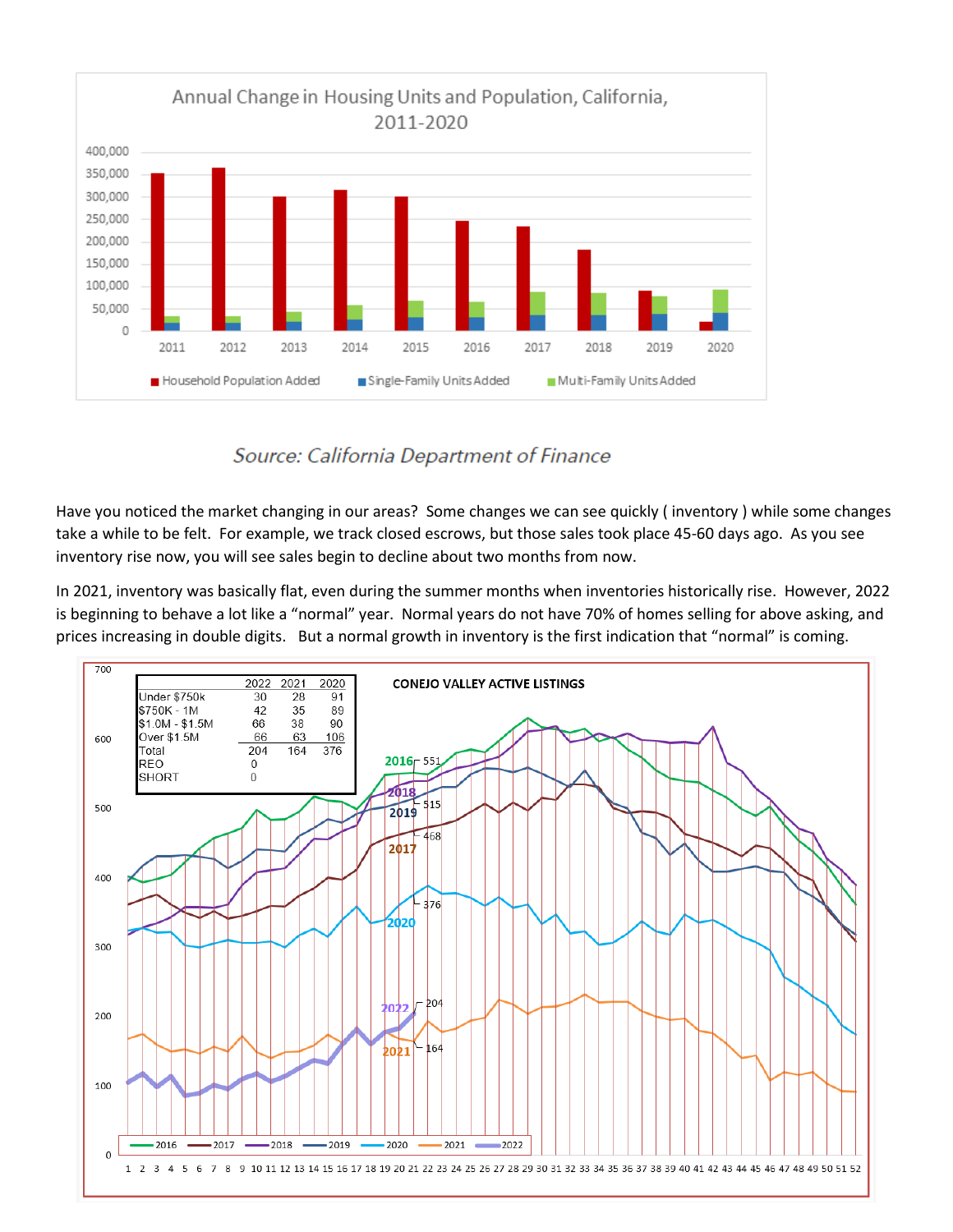In Simi Valley/Moorpark, the same is holding true. The last two weeks showed a dip, but I believe that will return to a "normal" pattern. Mortgage rates have a lot to do with that. Buyers have seen mortgage rates increase significantly with the promise of more to come, so many decided to stretch and buy now while they feel they still can, and that increased weekly sales for a short period of time.



What about closed escrows? Remember, these figures show what was happening two months ago. In the Conejo chart below, if I removed the red 2021 line and the blue 2020 line, 2022 seems to be behaving a lot like the 5-year average. That is good. Sales still continue to be strong, but not too strong, a goldilocks chart.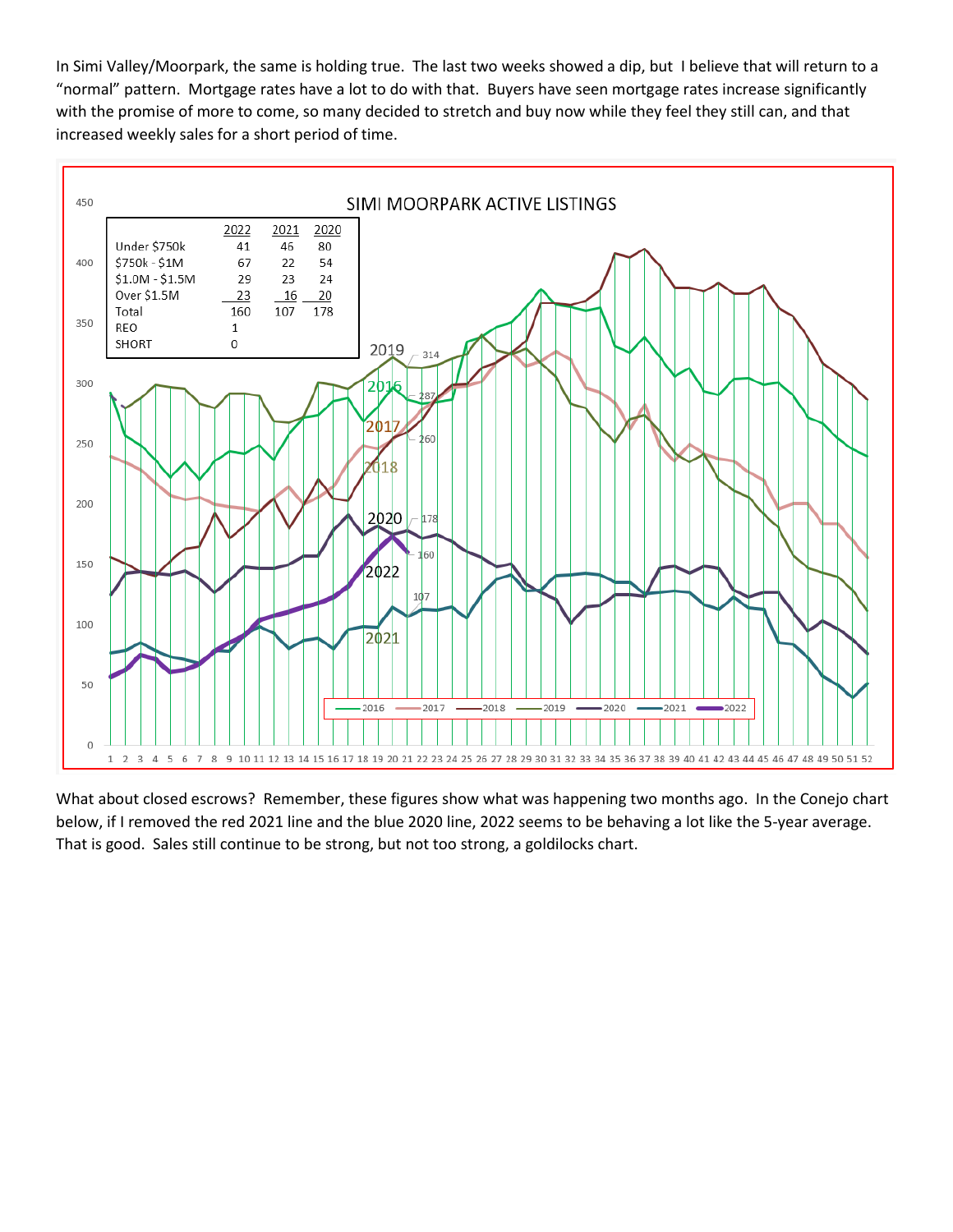

SImi Valley/Moorpark is similarly behaving like the 5-year average. In the chart below, look past the red 2021 line and the blue 2020 line, and 2022 sales are beginning to act a lot like what we would expect.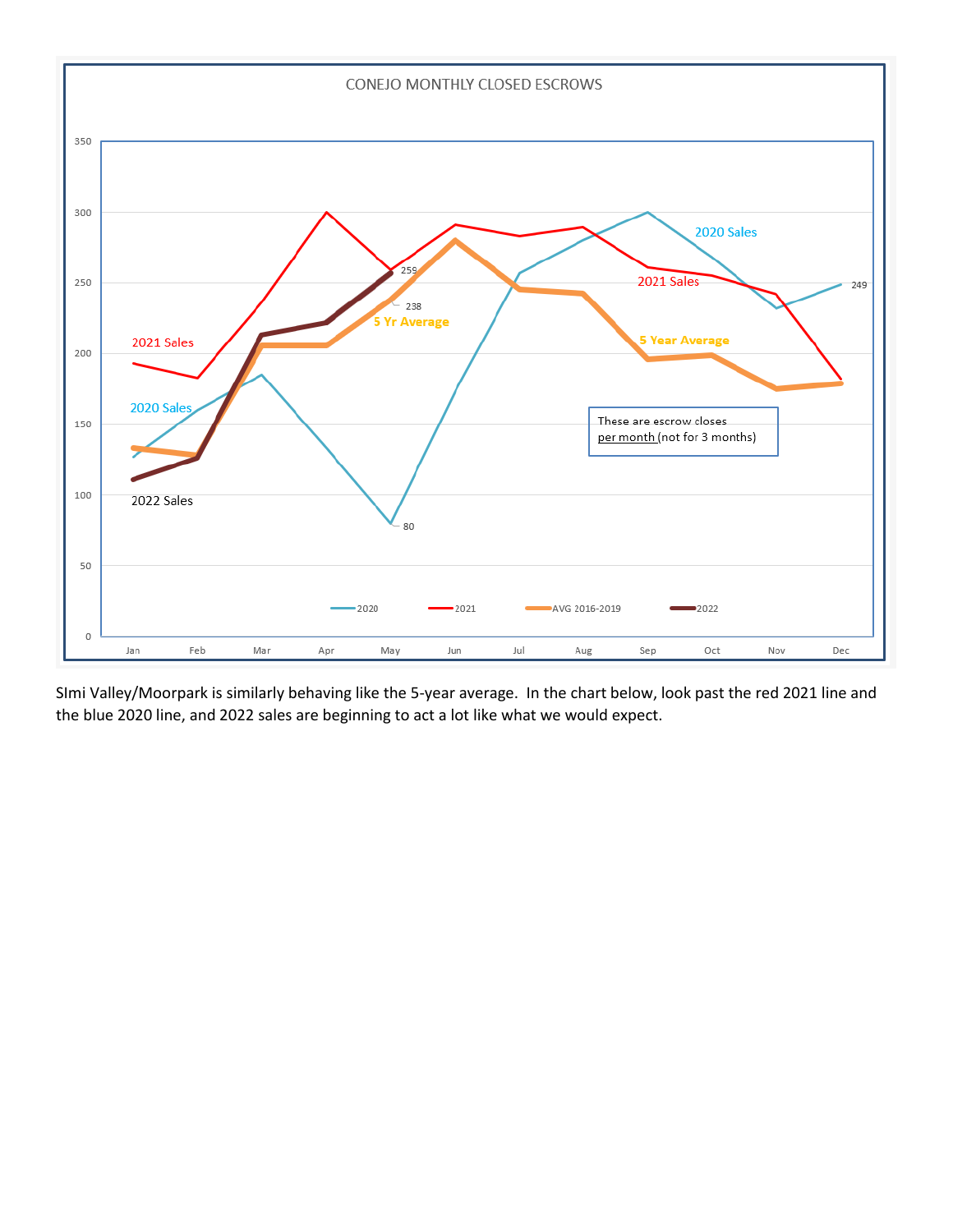

The cumulative sales chart perhaps shows this better. Cumulative sales, represented by the heavy dark blue line, are following the normal pattern we have seen in past years. Not as strong as 2021, but normal strong.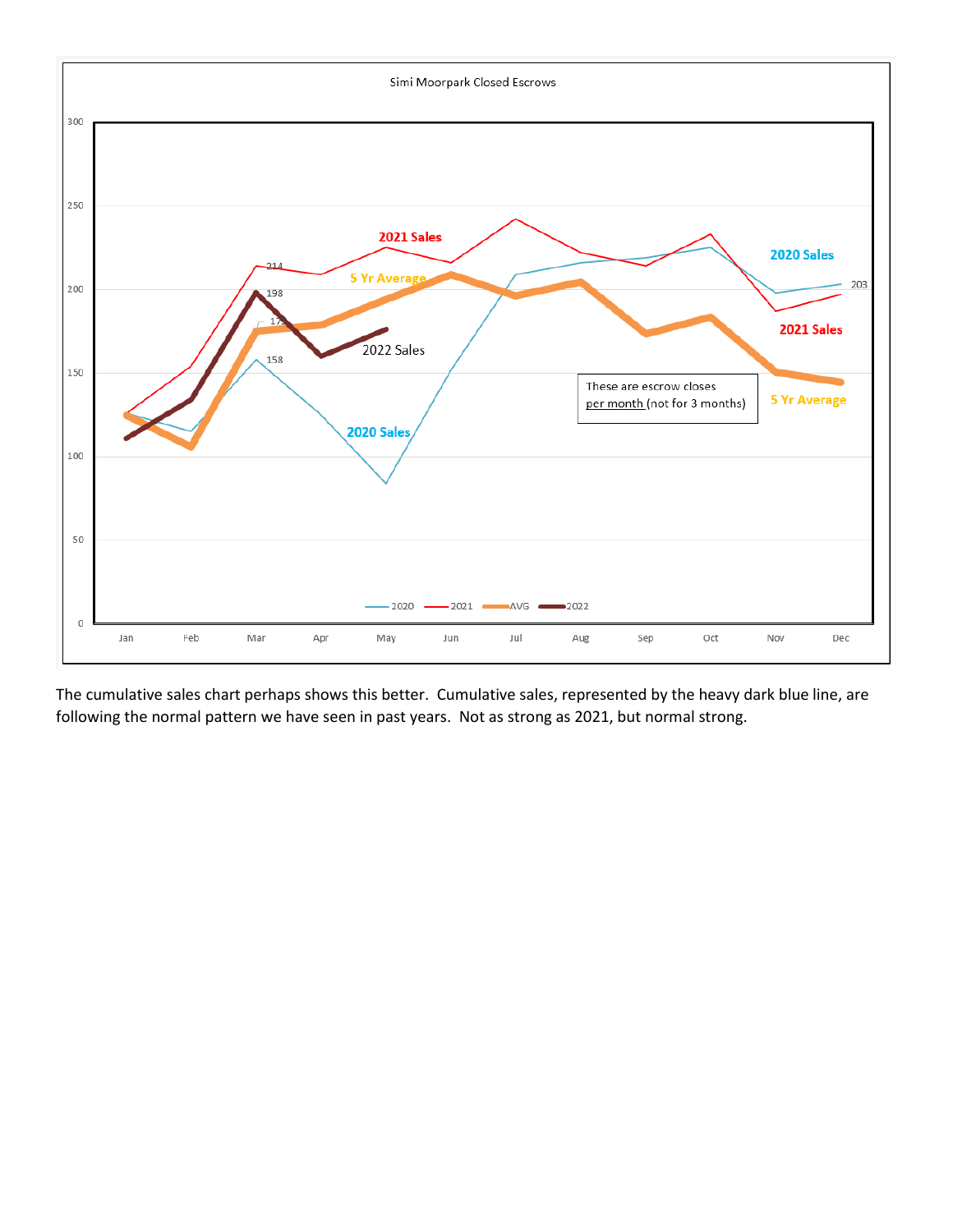

Simi Valley/Moorpark shows the same "normal" pattern.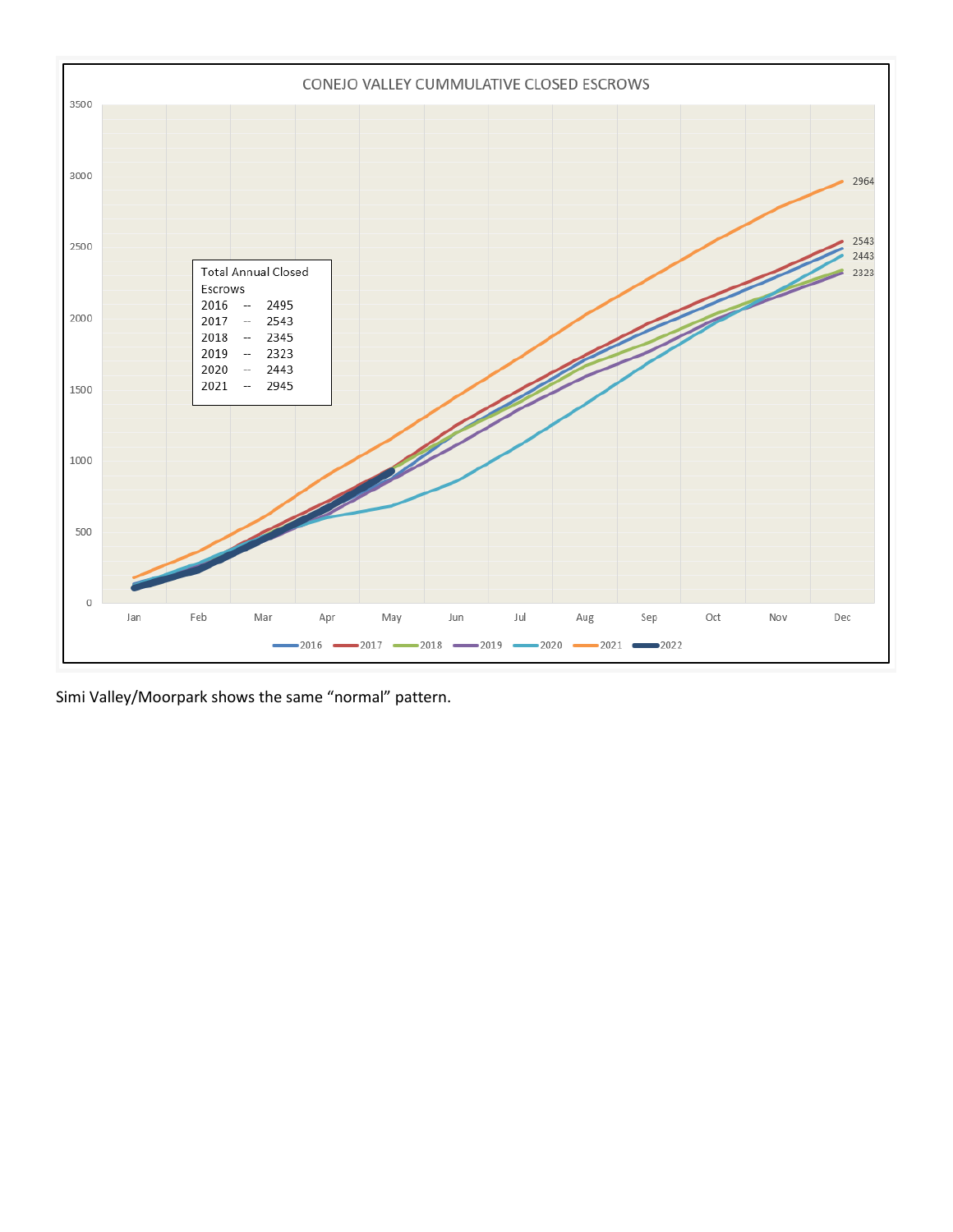

What about prices There is nothing about prices being normal, or slowing their climb. But remember, prices are based on closed escrows, and therefore are two months "behind". I believe price increases are beginning to level out. At least that is what I expect based on the analysis at the beginning of this blog.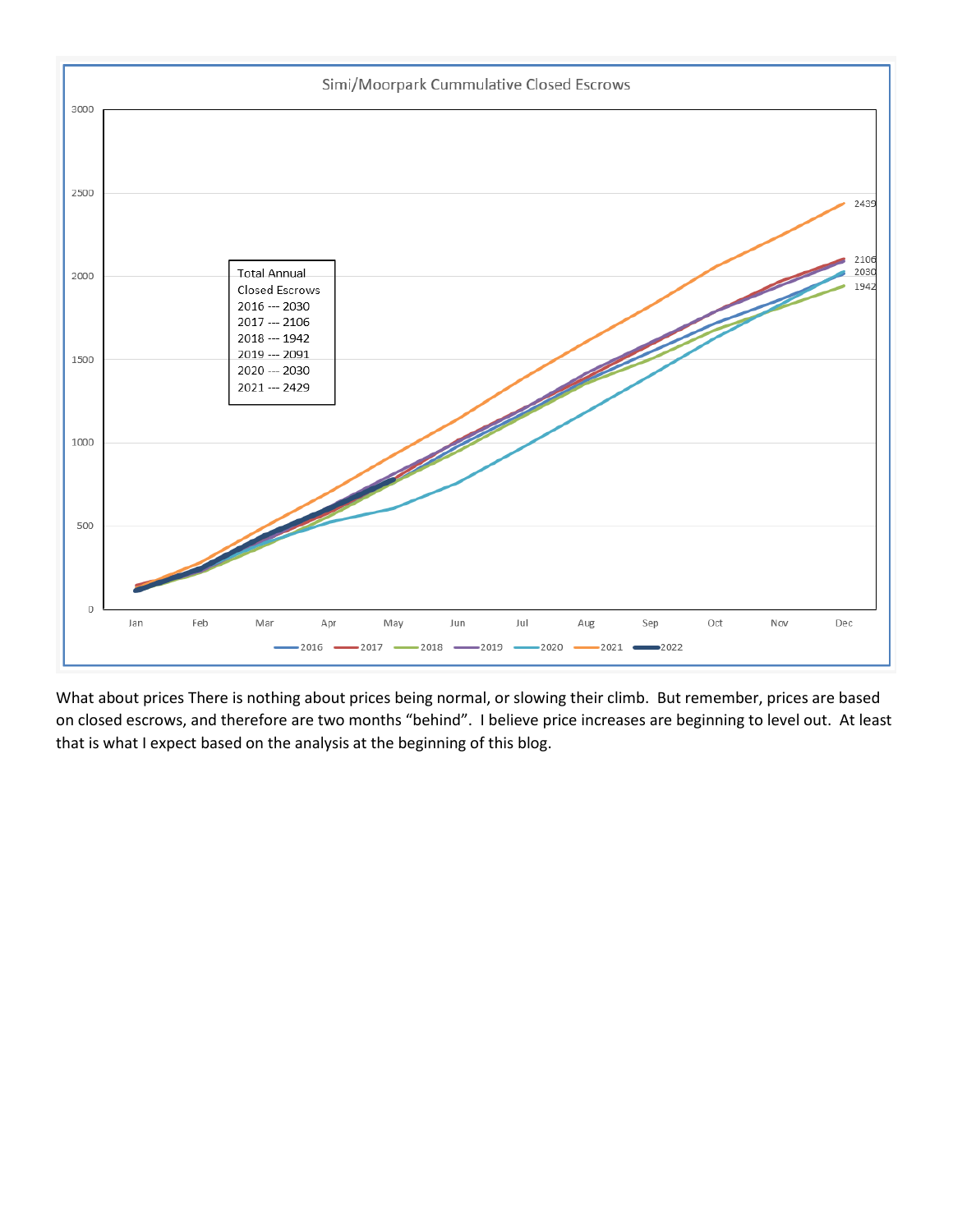

Prices are leveling out in Simi Valley and Moorpark also.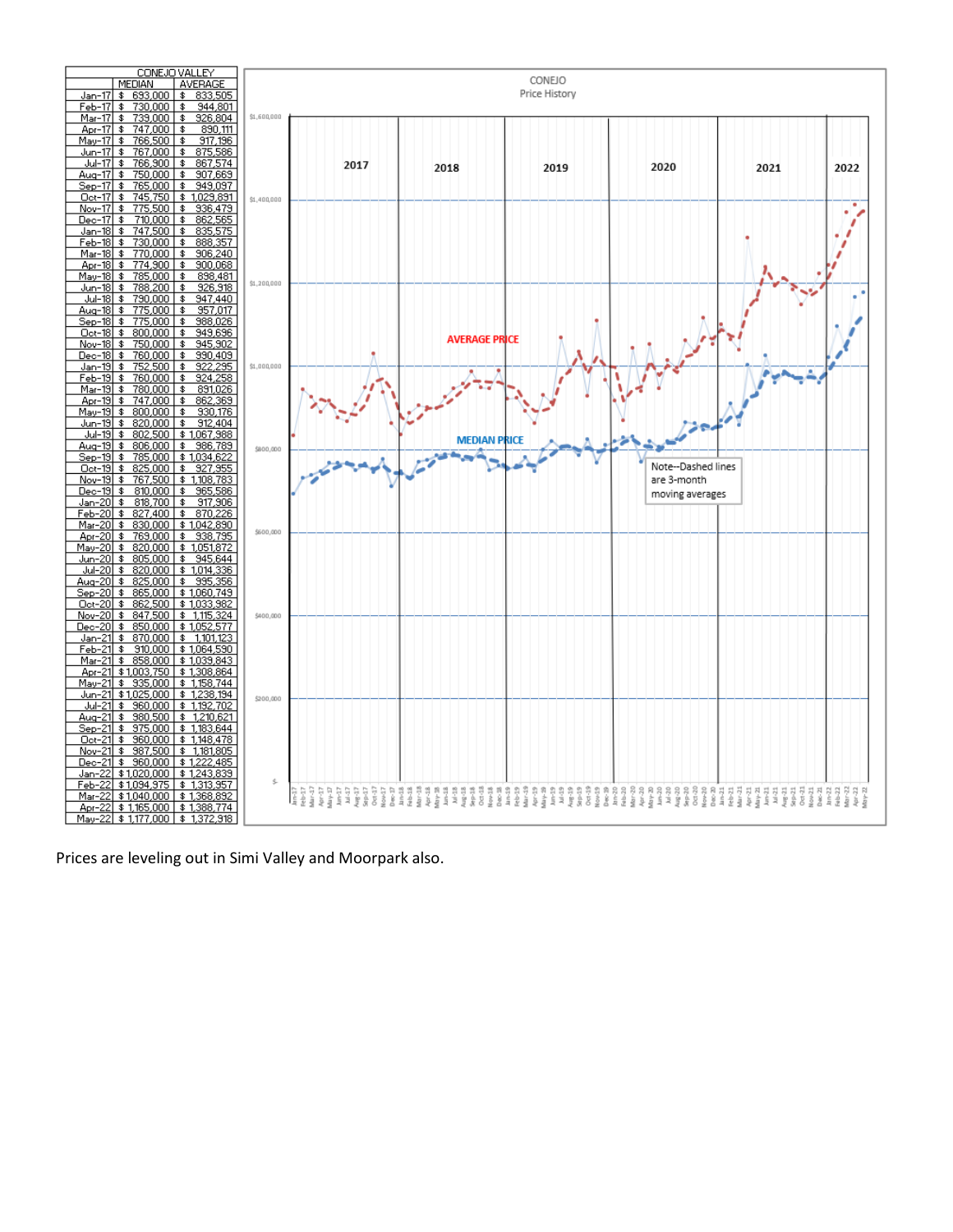

And finally, I will finish with the statistical charts. Remember, the period of time covered in these charts are generally for a three-month period. As things slow down, and we consider three months of data, it will take a little time to show the slowdown.

For Conejo, inventory has finally climbed and surpassed the same period in 2021. (Up 24%) Why? Because prices were up between 16% and 21% year to year. Not as many homes are being sold (down 16%) As I look at previous blogs, price increases are experiencing a slight slowdown. Attractive inventory is still flying off the market, in approximately two weeks. Some price deductions are taking place. With the number of sales in the current 3-month period compared to last year being down 16%, the computed months of inventory figure has climbed. Inventory now represents almost one month of sales. The numerator (inventory) is higher while the denominator (sales) is lower. This measure is changing quickly.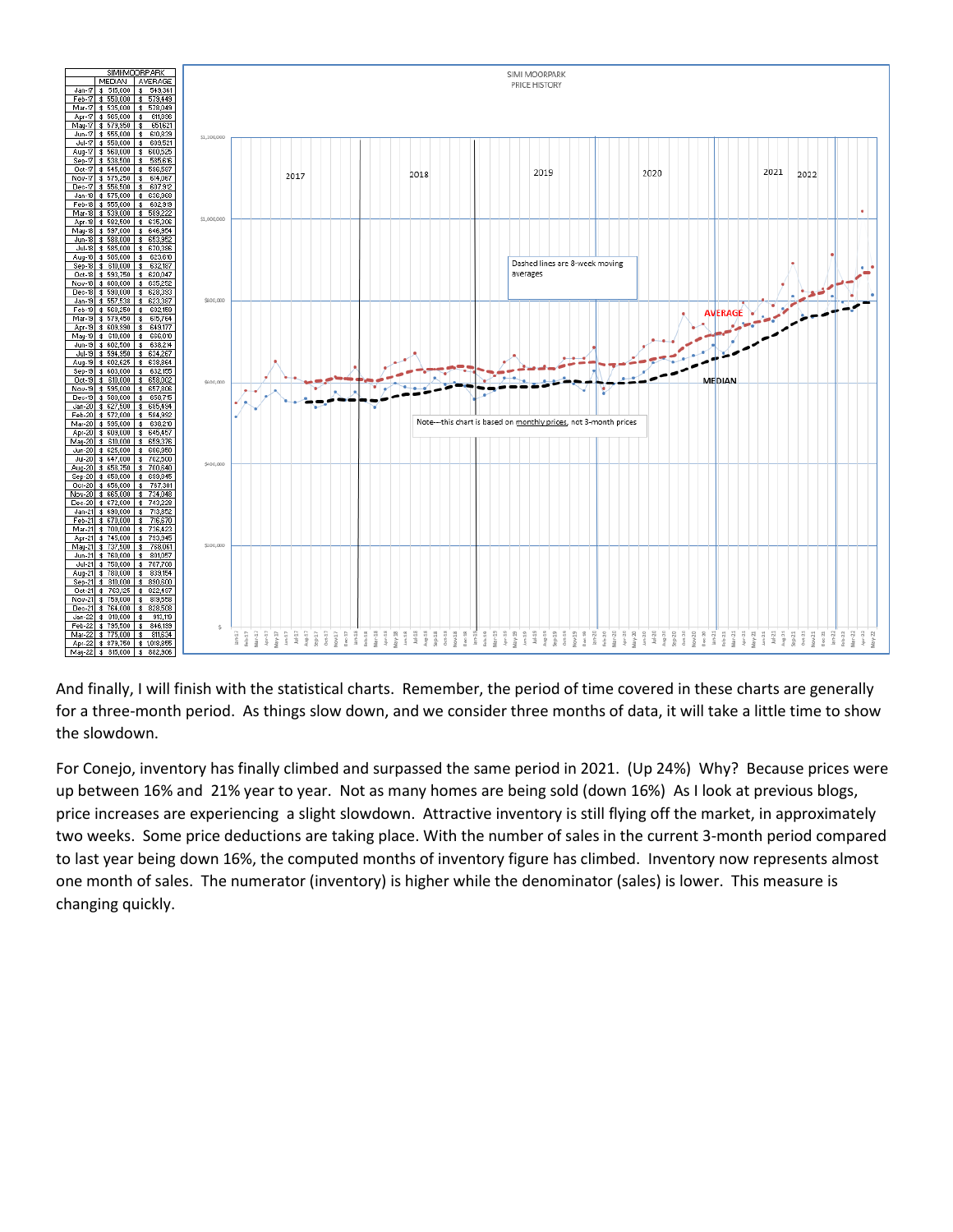| <b>STATS CONEJO VALLEY</b>               |                      | 6/6/2022    |                      |                             |                             |
|------------------------------------------|----------------------|-------------|----------------------|-----------------------------|-----------------------------|
|                                          | 2022                 |             | 2021                 |                             |                             |
| 3-month Period                           | 3/1/2022 - 5/31/2022 |             | 3/1/2021 - 5/31/2021 |                             | Versus Same Period Last Yr. |
| <b>Total Active Residential Listings</b> | 204                  |             | 164                  |                             | Up 24%                      |
| <b>Median Sold Price</b>                 | \$                   | 1,125,000   | \$                   | 930,000                     | Up 21%                      |
| <b>Average Sold Price</b>                | \$                   | 1,374,998   | \$                   | 1,180,407                   | Up 16%                      |
| Average Days On MLS                      |                      | 15          |                      | 25                          | 3 weeks to sell             |
| Number of sales                          |                      | 662         |                      | 787                         | Down 16%                    |
| Total Dollar Value of Solds              | \$                   | 910,248,676 | \$                   | 928,980,309                 | Down 2%                     |
| Months of Inventory                      |                      | 0.9         |                      | 0.6                         | Sales -16%, inventory +24%  |
| Listings under \$750,000                 |                      | 30          |                      |                             |                             |
| Avg Monthly Sales under \$750,000        | 70                   |             |                      |                             |                             |
| Months of under \$750,000 Inventory      | 0.43                 |             |                      | <b>VERY TIGHT INVENTORY</b> |                             |
| Bracket Sales for Last 3-Month Period    |                      | 2022        |                      | 2021                        |                             |
| <b>Total Number of Sales</b>             |                      | 662         |                      | 787                         | <b>Down 16%</b>             |
| Under \$750,000                          |                      | 102         |                      | 202                         | Down 50%                    |
| \$750,000 - \$1,000,000                  |                      | 152         |                      | 249                         | Down 39%                    |
| \$1,000,000 - \$1,500,000                |                      | 232         |                      | 198                         | Up 17%                      |
| Over \$1,500,000                         |                      | 176         |                      | 138                         | Up 28%                      |

For Simi Valley and Moorpark, a similar situation. Compared to last year, a whopping 51% increase in inventory, is coupled with a 17% decrease in number of sales. This has also caused the "months of inventory" computation to rise significantly. No bubble needs bursting, but the initial signs of a slowdown from the frantic pace of sales of the last year is becoming apparent.

| <b>STATS SIMI MOORPARK</b>                  | 6/6/2022           |                    |                              |
|---------------------------------------------|--------------------|--------------------|------------------------------|
|                                             | 2022               | 2021               |                              |
|                                             | 3/1/2022-5/31/2022 | 3/1/2021-5/31/2021 | Versus Same Period Last Year |
| <b>Total Active Residential Listings</b>    | 160                | 107                | Up 51%                       |
| <b>Median Sold Price</b>                    | \$<br>815,000      | \$<br>882,906      | Up 13%                       |
| <b>Average Sold Price</b>                   | \$<br>725,000      | \$<br>762,182      | Up 16%                       |
| Average Days On MLS                         | 16                 | 21                 | 2 weeks to sell              |
| Number of sales                             | 541                | 649                | <b>Down 17%</b>              |
| <b>Total Dollar Value of Solds</b>          | \$<br>392,225,000  | \$<br>494,656,118  | Down 4%                      |
| Months of Inventory                         | 0.9                | 0.5                | Sales -17%, Inventory +51%   |
|                                             |                    |                    |                              |
| Listings under \$750,000                    | 41                 |                    |                              |
| Avg Monthly Sales under \$750,000           | 68                 |                    | <b>SALES DECLINING</b>       |
| Months of under \$750,000 Inventory<br>0.61 |                    |                    | <b>INVENTORY GROWING</b>     |
|                                             |                    |                    |                              |
| Bracket Sales for Last 3-Month Period       | 2022               | 2021               |                              |
| <b>Total Number of Sales</b>                | 541                | 649                | Down 17%                     |
| Under \$750,000                             | 199                | 367                | Down 46%                     |
| \$750,000 - \$1,000,000                     | 212                | 206                | Up 3%                        |
| $$1,000,000 - $1,500,000$                   | 108                | 65                 | Up 66%                       |
| Over \$1,500,000                            | 22                 | 11                 | Double                       |

So this is what I think is going on. Lots of pressures, some keeping prices high, some pushing sales down. Eventually they will settle down, balance out, and achieve equilibrium. I think the wild ride is over. But I also feel there are enough